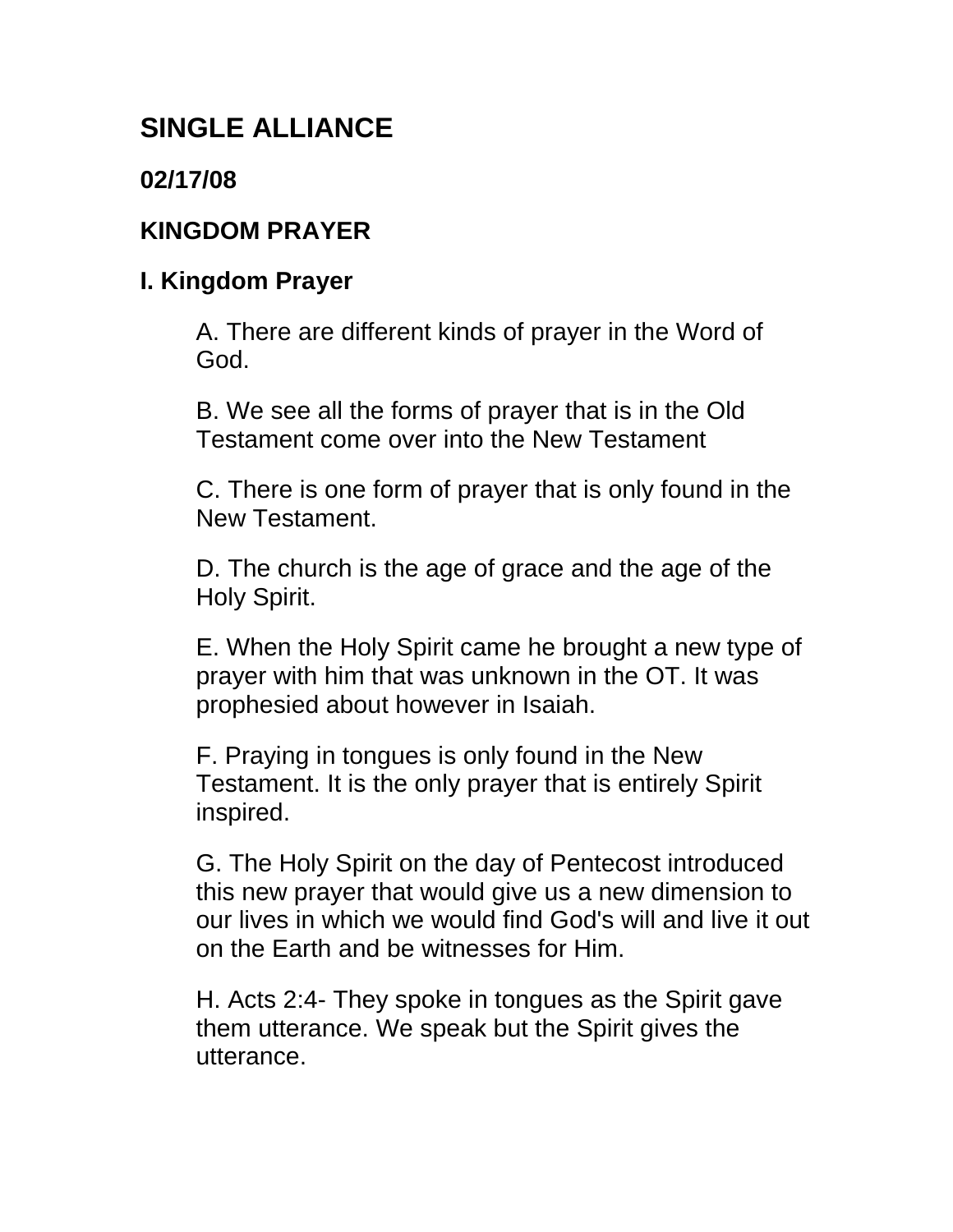## **II. The nine fold use of tongues**

A. If you have ever seen a swiss army knife you see that in one knife you can use it in different ways to do different things.

B. Ten uses of tongues

1) We build up ourselves- 1 Cor. 14:4

2) We speak divine secrets in the Spirit- 1 Cor. 14:2

3) We pray out the perfect will of God- Romans 8:26-27

- 4) We give thanks well- 1 Cor. 14:17
- 5) We magnify God- Acts 10:46
- 6) We receive rest and refreshing- Isaiah 28:12
- 7) We exercise our faith- Jude 20
- 8) We exercise our spirit man- 1 Cor. 14:14

9) We supplicate and intercede for all saints-Ephesians 6:18

10) It is the doorway to and strengthens other gifts.

# **III. Exhortations**

A. Many are craving the supernatural in their lives and are missing the miracle right under their noses. It is supernatural to speak in a language that you do not understand!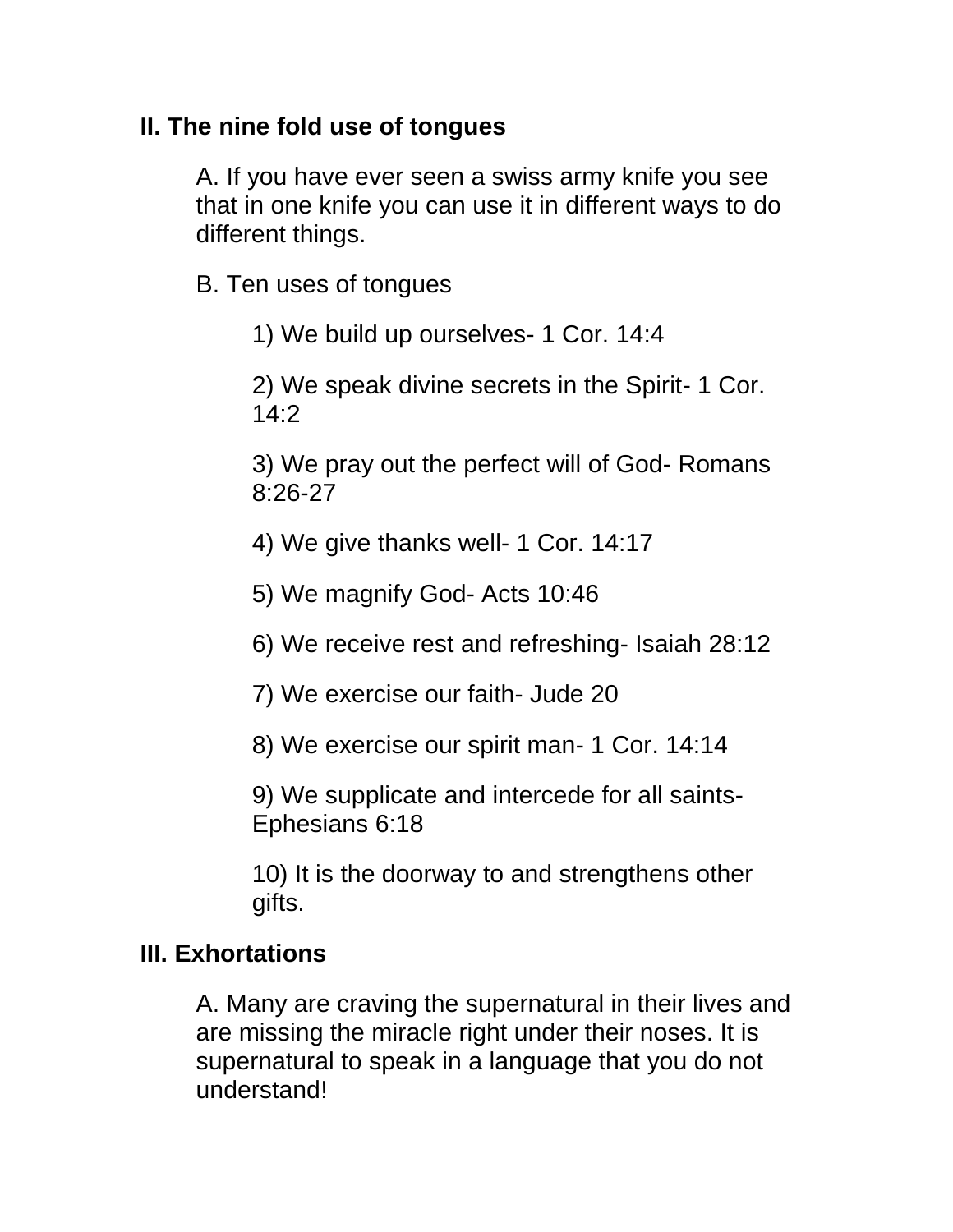B. Many are not seeing further supernatural gifts because they are not stewarding the gift they have already been given!

C. Many have not experienced the awesome benefits from praying in tongues because they simply do not do it long enough! Most people rattle off a few seconds or minutes of tongues a day or even a week and do not see the big deal about it and it has not effected their lives that much.

D. Ps. 100:4- Divine protocol is to enter his presence with praise and thanksgiving. I believe that each time you start praying in tongues are starting out with praise and thanksgiving. Most people never go beyond that form of tongues. They do not pray long enough to build themselves up. They do not pray longer enough to find rest and refreshing. They do not pray long enough to get into speaking divine secrets. They do not pray long enough to supplicate for others.

E. Great men such as Wigglesworth, Lake, and Hagin spent many hours praying in the spirit.

F. You can pray in tongues throughout your day. You do not have to pray loud for your prayers to be effective.

G. Praying in the Spirit will equip you to walk in your calling.

H. Romans 8:26- helpeth- sunantilambanomai- take hold together against. Many think that this is just speaking of the Holy Spirit praying. This is speaking of the Holy Spirit giving us the prayer to pray. The Holy Spirit will give us the prayers to pray that will work